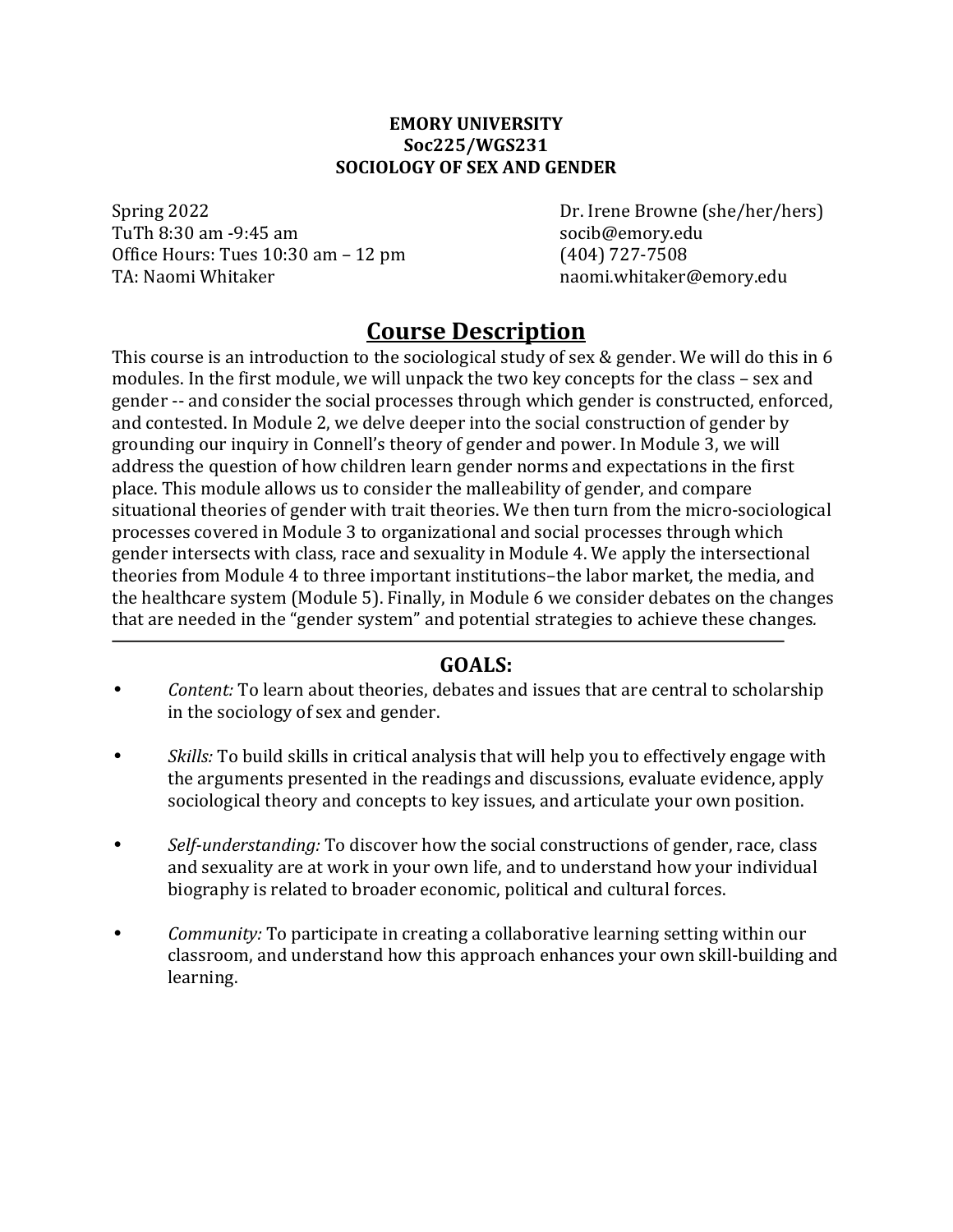# **Course Policies**

## **A Note on Accessibility**

This class, as is true with Emory University, is meant to be a safe and accessible space for all students. In order to maintain this environment, I encourage any of my students for whom a disability may impact your access to the classroom to contact the Office of Accessibility Services (OAS). OAS works with students individually to determine which kinds of accommodations would be most helpful and how they can be implemented most effectively. Should you already have a set of accommodations from OAS, **please inform me as soon as possible** as OAS accommodations are not retroactive. Alternatively, should accessing the classroom become (more) challenging due to interpersonal or systemic issues (e.g., racism, sexism, ageism, ableism, homophobia, transphobia, etc.), *please know that I can and want to be a resource*. Any discussion about classroom accessibility, be it regarding individual or interpersonal concerns, will be kept in **strict confidence**.

For additional information regarding OAS, please visit their website: http://accessibility.emory.edu/

## **Emory Honor Code**

The Emory Honor Code is in effect throughout the semester. You are expected to pursue all academic endeavors with honor and integrity. http://catalog.college.emory.edu/academic/policies-regulations/honor-code.html

Please be aware that I must report any suspected Honor Code violation, including but not limited to plagiarism, deviating from the teacher's instructions about collaboration on work that is submitted for a grade, giving false information to a faculty member, and any other form of academic misconduct, to the Honor Council, where the case will be investigated and student given due process.

### **Writing Center**

The Emory Writing Center (EWC) offers 45-minute individual appointments to students. EWC tutors can talk with you about your purpose, organization, audience, design choices, and/or use of sources at any stage of your writing process. They can also work with you on sentence-level concerns, but they won't proofread for you. Instead, they'll discuss strategies and resources you can use to become a better editor of your own work.

For more information about the EWC, or to make an appointment, visit: http://writingcenter.emory.edu/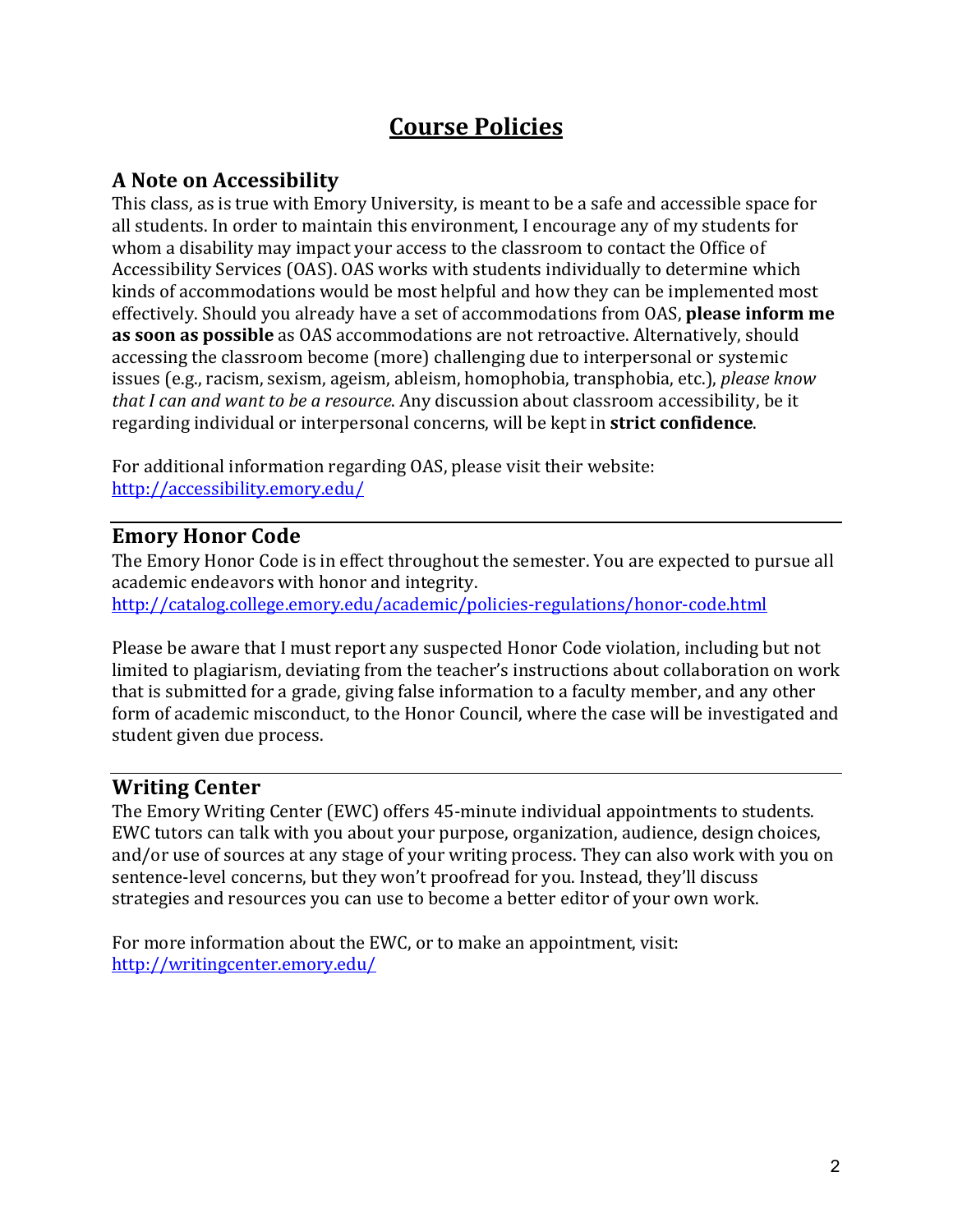# **Course Policies, continued**

### **A** note on cellphone use and texting

You are an adult and are expected to act as such. You are not allowed to text or engage in other phone activity during class. If you do, I will ask you to discontinue and your participation grade will be impacted.

### **Late Assignments**

Without appropriate documentation or prior approval, there will be a 2-point deduction for **each calendar day** an assignment is late. Read this syllabus carefully—some of your assignments are only worth 5 points. Therefore, if you miss the deadline by 3 days, you'll automatically earn a "0."

\*\*\*\*\*\* Please note that the assignments are due on different days at different times. *You are responsible for making sure that you submit each assignment by the date & time that it is due. You also are responsible for managing your time so that you can* successfully complete the assignments for this class if there are conflicting deadlines *between the assignments for this class and for another class* \*\*\*\*\*\*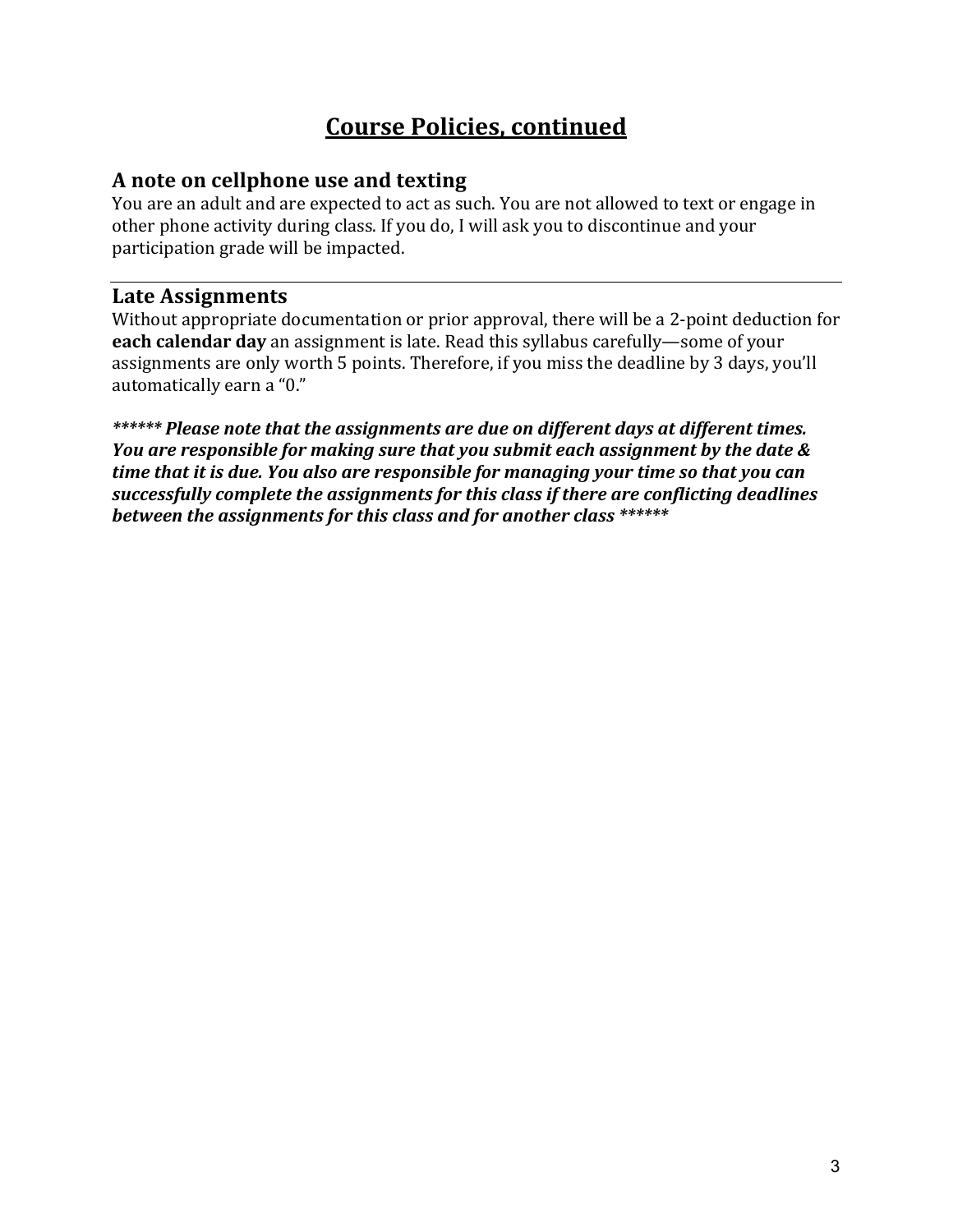# **Course Requirements and Grading**

*Make this syllabus your friend!* This syllabus document contains a wealth of information that can help you succeed in this class. (Note that this "syllabus document" is different from the "Syllabus" tab on Canvas!). Want to know the important concepts for each day so that you can focus your reading? Look at the list of "key concepts" for each day. Want to know how to format your citations? Follow the full citations in your syllabus, which are formatted using the ASA citation style.

### **Grading**

Please see the grading criteria on the last page of this syllabus. If you do a very good job on all of the course requirements, your grade will be a "B+" or a "B". Only *exceptional* performance receives a grade of "A" or "A-". I will post clear grading rubrics in Canvas that articulate the expectations for exceptional, good, and fair performance on each assignment. Also -- I have assigned a paper that received an "A" in a previous class so that you can see an example of an "exceptional" paper. (See the reading by Keng assigned on  $3/5$ ).

### **Attendance and Class Participation**

You are not guaranteed a 100% participation grade simply for showing up—do not assume that you will earn 100% for "Attendance and Participation" if you simply have no absences. This class is a seminar, meaning that class discussion will be one of the main avenues for learning. Therefore, participation of each student is essential to the success of the class. The "Attendance and Participation" portion of your grade will be based on attendance and the contributions that you make to discussion and to the class as a whole.

Unless prior arrangements are made with me, any student entering class after 8:30 am will be marked late. Once a student is marked "late" four times, that will count as one unexcused absence. Also, *please do not leave the classroom during the class session*. This is disruptive to the other students and to me. If you must leave for an emergency, then please send me an email after class stating this. Otherwise, leaving the class during the class session will negatively impact your participation grade.

Should you need to miss class, please notify me ahead of time (at least 24 hours, if possible) to discuss if accommodations can be made for a late or missed assignment. In the event of an emergency or illness, please provide documentation (i.e. a copy of a doctor's visit note; a copy of a police report; etc.) and we will discuss accommodations. If you become ill on the day that an assignment is due, you are expected to submit the part of the assignment that you completed before the due date (that is, you are expected to begin your assignments before the day that they are due).

### **Required Readings (part of participation grade/necessary for final paper)**

- Cottom, Tressie McMillan. 2019 *Thick: And other essays.* The New Press.
- Articles on e-reserve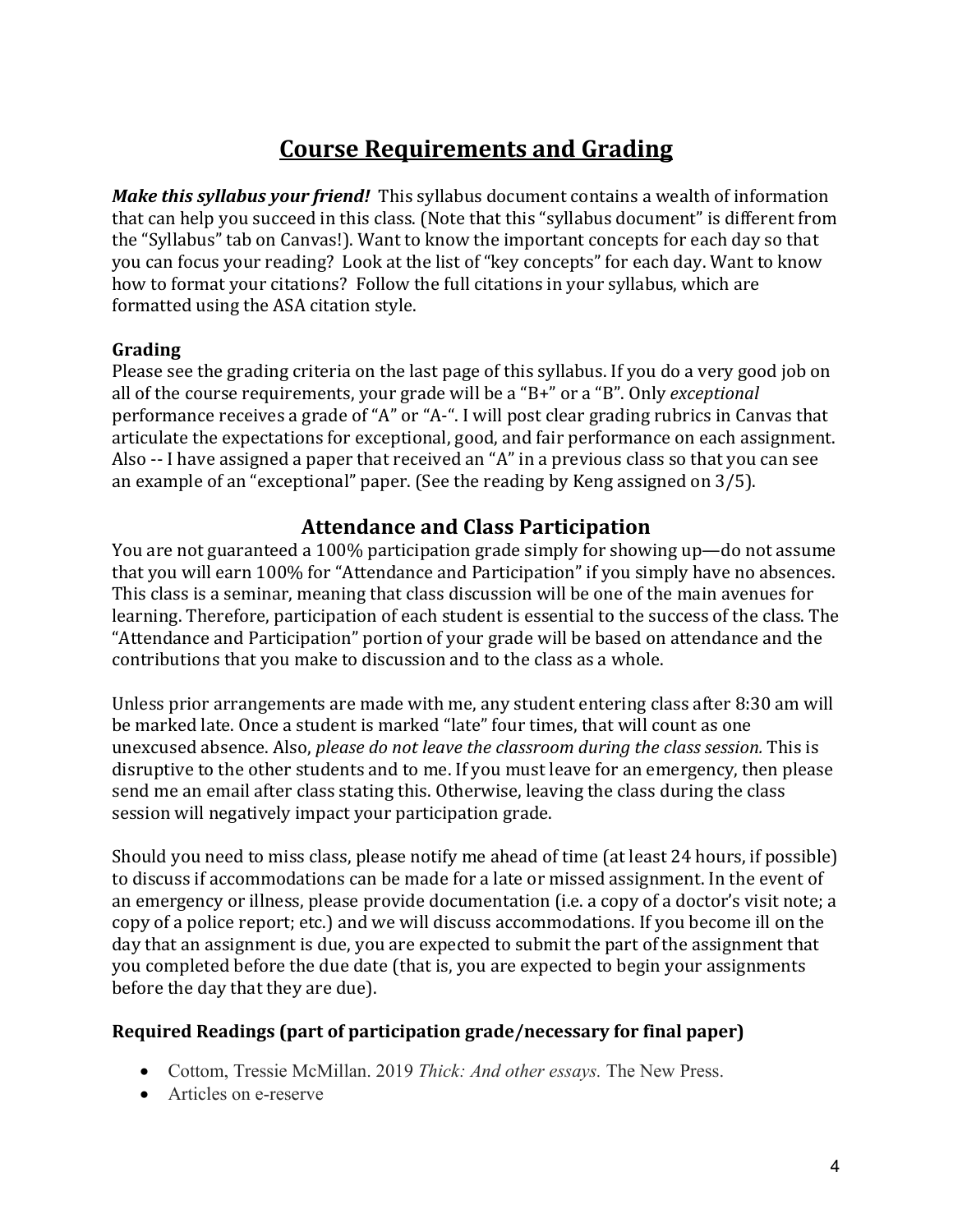It is your responsibility to keep up with *all* of the assigned readings. If the reading is not on e-reserves or the link is down, you are responsible for obtaining the reading. As you do the readings, you should be *taking notes* and focusing on the key concepts. These notes will be *extremely helpful* for your memos and final paper (since you will be applying these concepts to your final project topic).

You are also expected to come to class prepared to discuss the material! Be prepared to bring *something* to the discussion of the readings. If you are unsure of the main argument, that's a great place to start! You could also think about discussing points such as: What was the article trying to do? How did you feel reading it? Did you buy their argument? Data? Methods?

### **Assignments**

The assignments and final project are also designed to help you build your skills in synthesis, application, and critique of theories and concepts that we cover in the class. All of the assignments and the final project require that you synthesize material from the course and apply the concepts and theories from the readings to "real world" issues/examples/experiences. You will also help each other develop these skills; part of your assignment grade will be based on giving feedback to a peer through the Canvas Discussion Board. Please note that the assignments are due on different days at different times. You are responsible for making sure that you submit each assignment by the date & *time that it is due.* 

You will complete three types of assignments: "Reading memos," "Toy store assignment" and "Final project assignments." Instructions for each assignment are available on Canvas.

## **Final project**

There are no exams in this class. Instead, you will you will produce a poster and a paper on a topic of your choosing. I will give you detailed instructions on what information to include on the final project. To assist you in completing the final project successfully, I have included several staged assignments throughout the semester. These assignments will be incorporated into your final grade. The instructor, the TA, and your peers will give vou feedback on these assignments so help guide you in your final project. Please remember that similar to a final exam, this final project should incorporate readings from your syllabus and *demonstrate that you have mastered the material*.

**Annotated bibliography:** You will produce an annotated bibliography of 5 scholarly articles on your final project topic. You should plan to integrate these studies into your final project.

**Outline:** You will produce a draft outline of your final paper.

**Poster Session:** You will present your poster during our official "final exam" timeslot, as decided upon by the University. Yes, that means there is **not a traditional final exam**;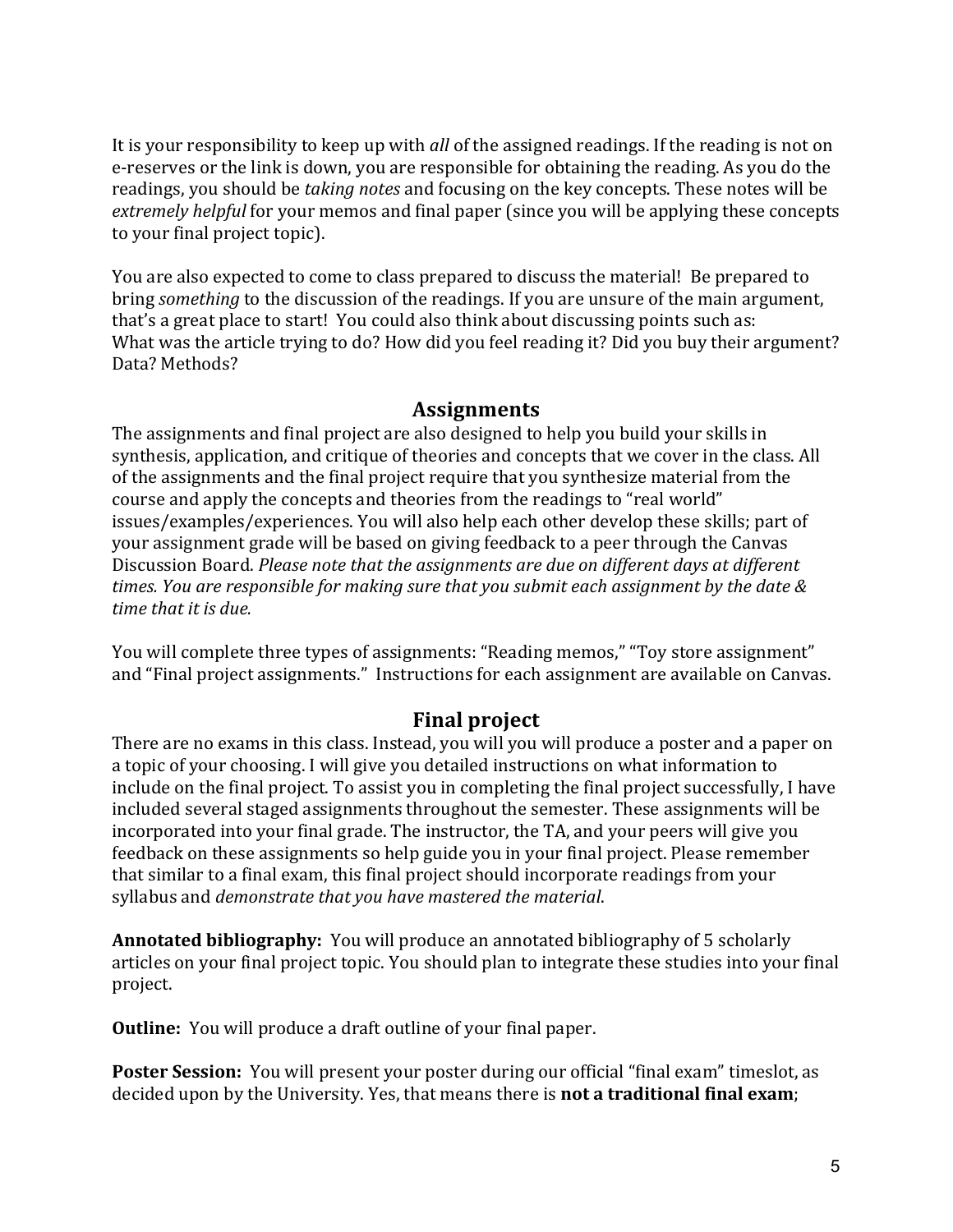however, your poster and paper act in place of a final "exam" and you absolutely **must be present for the poster session during our final exam timeslot—NO exceptions. If you're not able to attend class and present your poster during our designated final exam timeslot, please drop the course**. The University has assigned this class a final exam timeslot of Tuesday, May 3, 8:30 am – 10:30 am. (This is the assigned day/time for our class' final exam...)

**Final paper:** You will receive instructions on the final paper in a separate handout. By the time that you write the paper, you should have completed much of the preparation and be able to incorporate feedback from the instructor, the TA, and your peers into the version that you submit. I strongly suggest that you *leave time to revise the paper at least once.* As you'll see from the grading rubric, part of your final paper grade will be based on your writing. (Communicating well is an important skill that you will need at Emory and beyond).

*\*\*\*\*\*\*\*\*\*\*\*\*\*\*\*\*\*\*\*\*\*\*\*\*\*\*\*\*\*\*\*\*\*\*\*\*\*\*\*\*\*\*\*\*\*\*\*\*\*\*\*\*\*\*\*\*\*\*\*\*\*\*\*\*\*\*\*\*\*\*\*\*\*\*\*\*\*\*\*\*\*\*\*\*\*\*\*\*\*\*\*\*\**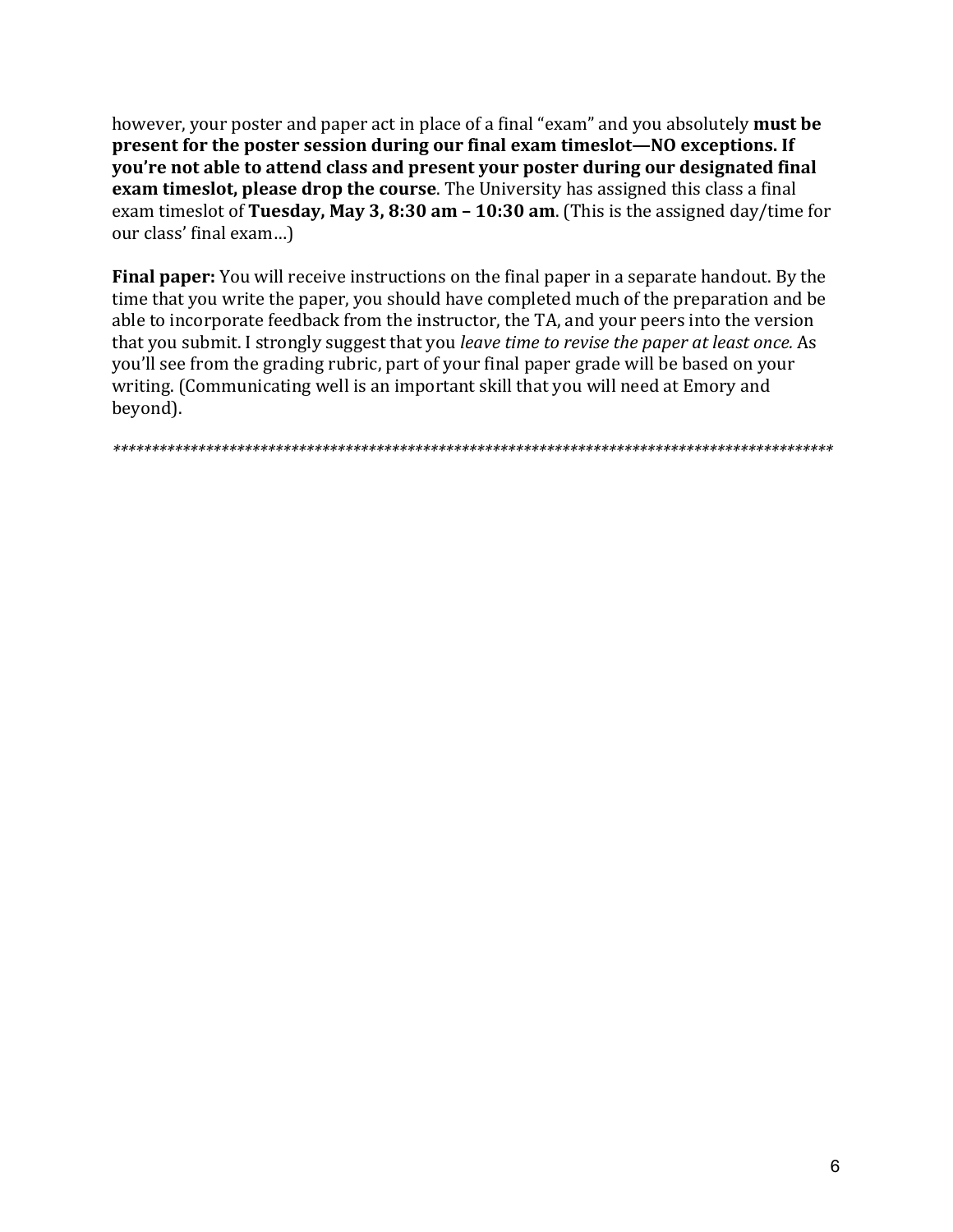Please note that the assignments are due on different days at different times. You are *responsible for making sure that you submit each assignment by the date & time that it is due. You also are responsible for managing your time so that you can successfully complete the* assignments for this class if there are conflicting deadlines between the assignments for this *class and for another class*

| <b>Topic</b>                    | <b>Points Possible</b>           | <b>Due Date</b> | <b>Time Due</b>                |  |
|---------------------------------|----------------------------------|-----------------|--------------------------------|--|
| Attendance and Participation    | 12                               | Ongoing         | 8:30 am                        |  |
| Voicethread post #1             | S/U                              | 1/14            | 11:59 pm                       |  |
|                                 | <b>READING MEMOS</b>             |                 |                                |  |
| Reading memo #1                 | 5                                | 1/18            | 8:00 am                        |  |
| Reading memo #2                 | 5                                | 2/1             | 8:00 am                        |  |
| Reading memo #3 pt 1            | $\overline{2}$                   | 2/8             | 8:00 am                        |  |
| Reading memo #3 pt 2            | 5                                | 3/16            | 8:00 am                        |  |
| Reading memo #4                 | 5                                | 3/25            | 8:00 am                        |  |
| <b>TOY STORE ASSIGNMENT</b>     |                                  |                 |                                |  |
| Toy Store Assignment            | 40                               | 2/27            | 11:59 pm                       |  |
| Peer feedback                   | $\overline{2}$                   | 2/28            | noon                           |  |
|                                 | <b>FINAL PROJECT ASSIGNMENTS</b> |                 |                                |  |
| Meeting with Prof. Browne       | 5                                | Sign-up         | Sign-up                        |  |
| Preliminary Final Project topic | $\overline{2}$                   | 2/13            | 11:59 pm                       |  |
| Final Project topic             | 5                                | 3/18            | noon                           |  |
| Annotated bibliography          | 35                               | 3/28            | noon                           |  |
| Poster draft                    | 10                               | 4/19            | 8:00 am                        |  |
| Final paper outline (draft)     | 10                               | 4/19            | 8:00 am                        |  |
| Peer feedback (in class)        | $\overline{2}$                   | 4/14            | 8:30 am                        |  |
| <b>Final paper</b>              | 75                               | 5/2             | $11:59$ pm                     |  |
| <b>Final poster</b>             | 30                               | 5/3             | 8:30 am<br><b>Location TBA</b> |  |
|                                 |                                  |                 |                                |  |

## **Grade Breakdown**

*Total points: 255*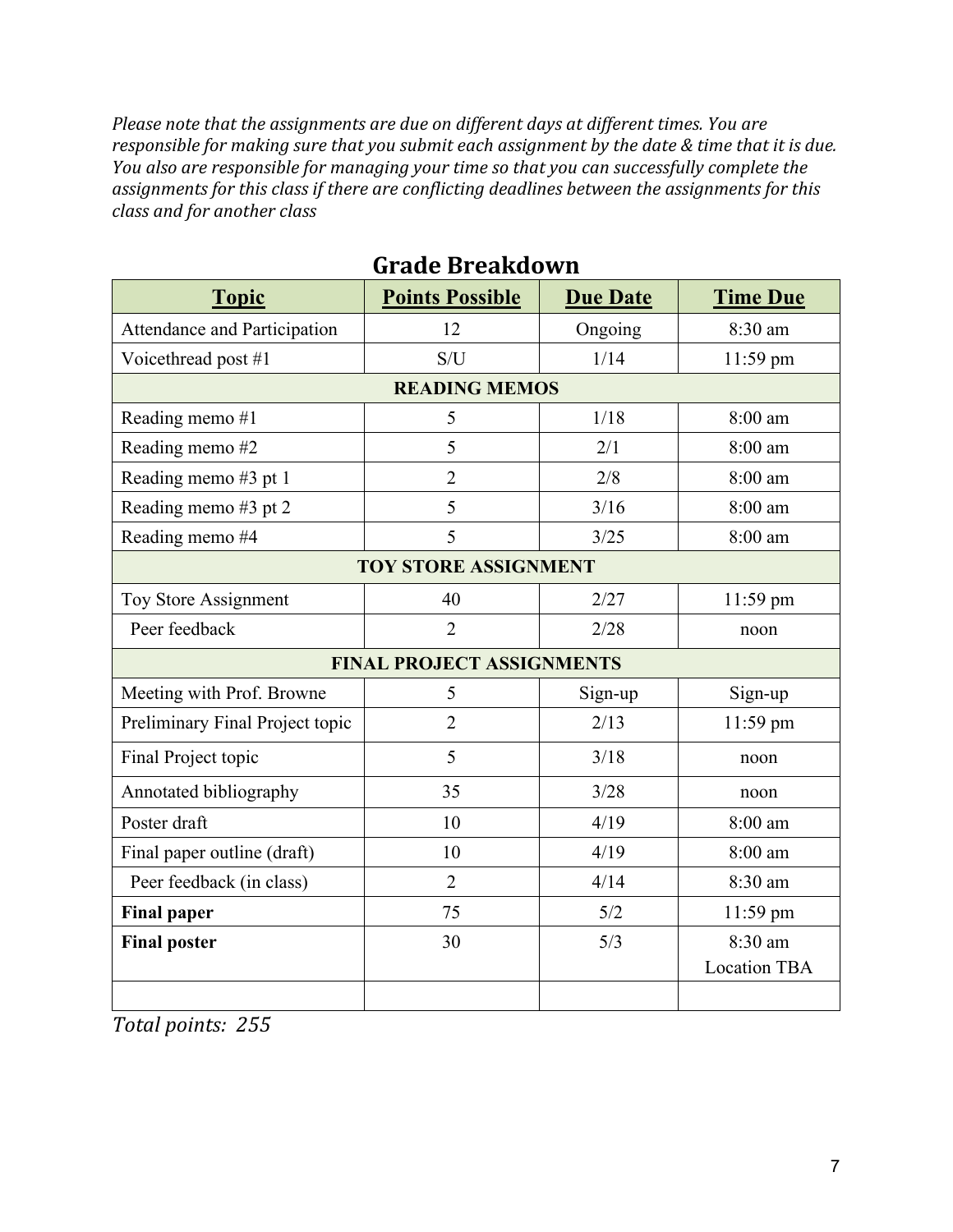## **Teaching and learning during the pandemic**

I realize that some of you may need to be off campus for some portion of the semester. I want our classroom community to thrive no matter the classroom delivery method or your individual methods of participating in class. I cannot guarantee an identical experience for students who cannot be physically in the classroom or an experience that is identical to pre-pandemic semesters, but my goal is to treat all students equitably and to ensure grading is clear, consistent, and fair for all of you.

As always, communication is important. I commit to responding to emails within 48 hours of receipt, and my intention to respond faster than that most of the time. I will likely be slower on weekends. Likewise, if your situation changes regarding health, housing, or in any other regard with respect to your ability to participate in the class, please contact the appropriate Emory student support organization first and then me as soon as feasible. It is easier for me to address your needs if I know about them as soon as they arise. This does not mean I can successfully respond to every request for consideration, but I emphasize that my goal is to treat you all equitably and do what I can to help you succeed in this course.

#### **Classroom safety**

Everybody must keep their face mask on at all times when they are indoors on campus, and this includes in our classroom. Your face mask must cover your nose, mouth, and chin, and should fit snugly. Due to the necessity of keeping your PPE on, eating and drinking is forbidden in the classroom. Please read this Emory advice about quality and fit of mask. If you aren't complying with the masking requirement, I will have to ask you to leave the classroom to ensure my safety and the safety of your classmates. Keep in mind that some of your classmates may not be able to be vaccinated and/or are immunocompromised, so Emory's campus masking policy ensures everyone's safety without requiring anybody to disclose their personal situation.

#### **Health considerations**

At the very first sign of not feeling well, *stay at home* and reach out for a health consultation. Please consult the campus FAQ for how to get the health consultation. Recognize that Emory is using several layers of safety: the vaccine mandate, the indoor face mask requirement, and contact tracing.

#### **Attendance policy**

This semester due to the pandemic, some students might be sick or will need to go into isolation or quarantine. If you are sick, understand that I will be flexible about attendance. Please make sure to email me so that we can discuss your individual circumstances. For students in quarantine who are well, I will provide ways that you can keep up with your schoolwork. Please also contact me via email if you are in quarantine.

#### **Stress management and mental health**

As a student, you may find that personal and academic stressors in your life, including those related to remote study, COVID-19, economic instability, and/or racial injustice, are creating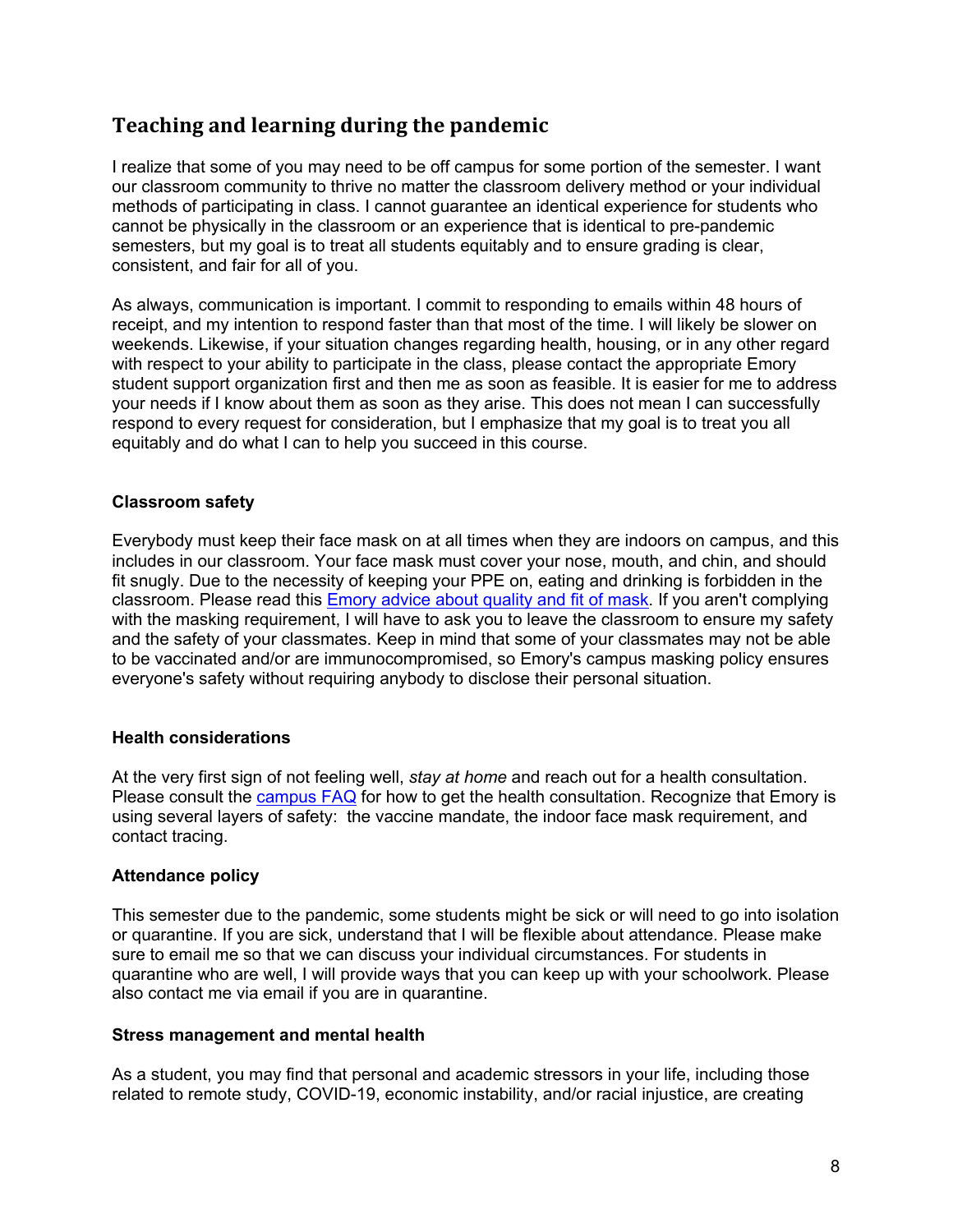barriers to learning this semester. Many students face personal and environmental challenges that can interfere with their academic success and overall wellbeing. If you are struggling with this class, please visit me during office hours or contact me via email at socib@emory.edu. If you are feeling overwhelmed and think you might benefit from additional support, please know that there are people who care and offices to support you at Emory. These services – including confidential resources – are provided by staff who are respectful of students' diverse backgrounds. For an extensive list of well-being resources on campus, please go to: http://campuslife.emory.edu/support/index.html. And keep in mind that Emory offers free, 24/7 emotional, mental health, and medical support resources via TimelyCare: https://timelycare.com/emory.

Other Emory resources include:

- Counseling & Psychological Services
- Office of Spiritual & Religious Life
- Student Case Management and Interventions Services
- Student Health Services Psychiatry
- Support During A Crisis: A Guide for Faculty & Staff
- Emory Anytime Student Health Services

#### **Diversity & Inclusion**

At its core, this course embraces a multiplicity of voices and perspectives. We respect people from all backgrounds and recognize the differences among ourselves, including racial and ethnic identities, religious practices, and gender expressions. Please let me know what name you like to be called and your gender pronouns.

#### **Guidelines for engagement**

- Listen respectfully, without interrupting.
- Respect one another's views, even when you disagree with them.
- Criticize ideas, not individuals.
- Commit to learning, not debating.
- Avoid blame and speculation. Support your argument with evidence.
- What is said in class stays in class. Hard conversations and statements should remain between members of the class creating a brave space.
- Speak from the "I" perspective: don't assume that you can speak for members of a group that you are a part of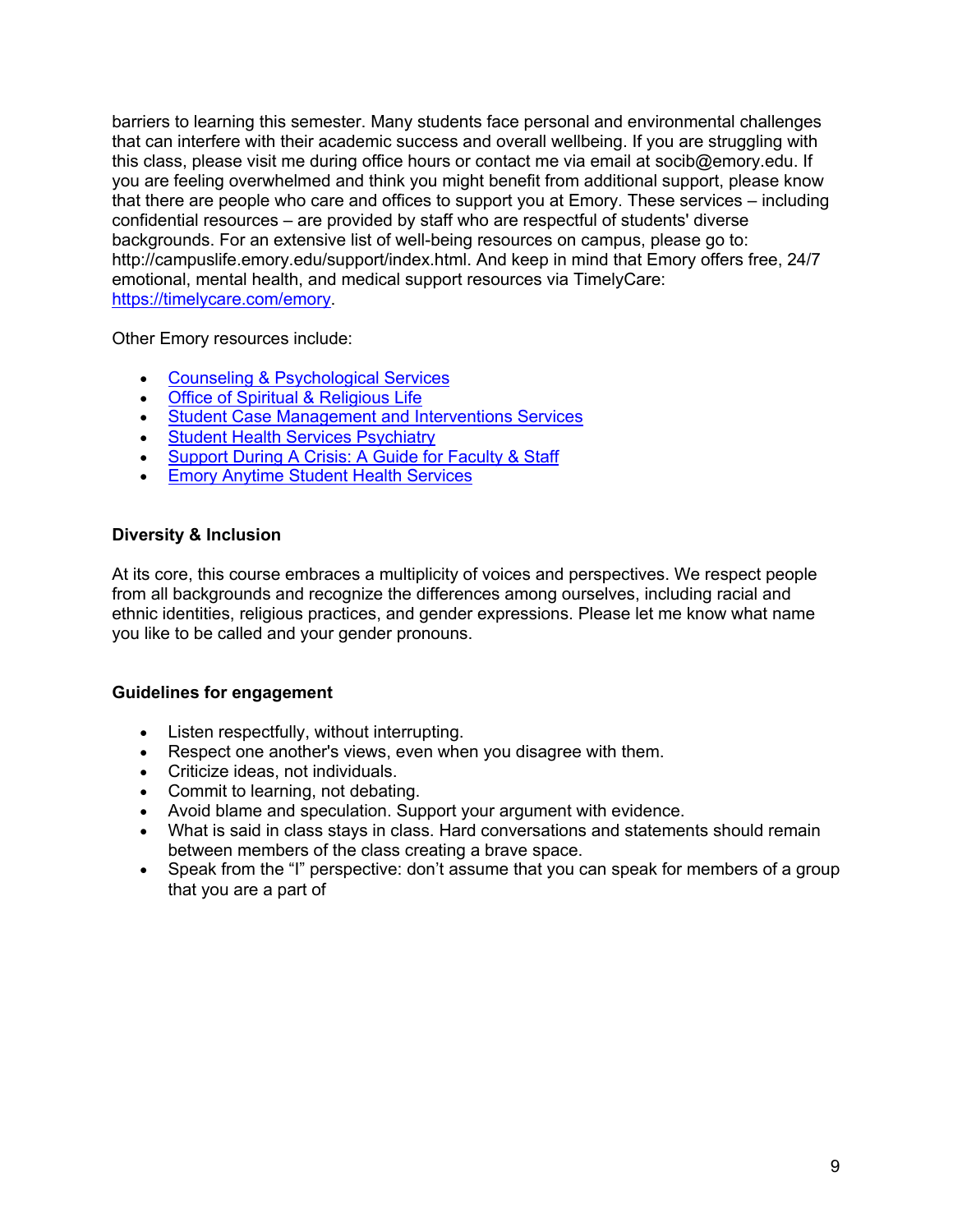## **COURSE SCHEDULE**

| <b>Date</b>                                       | <b>COURSE CONTENT AND ACTIVITIES</b>                                                                                                                                                                                                                                                                                                                                        |  |
|---------------------------------------------------|-----------------------------------------------------------------------------------------------------------------------------------------------------------------------------------------------------------------------------------------------------------------------------------------------------------------------------------------------------------------------------|--|
| $1/11 - Tu$                                       | <b>Introductions</b>                                                                                                                                                                                                                                                                                                                                                        |  |
| <b>MODULE 1</b><br><b>WHAT IS GENDER?</b>         |                                                                                                                                                                                                                                                                                                                                                                             |  |
| <b>OBJECTIVES:</b><br>conforming to gender norms. | Explain what is meant by the concept, "the social construction of gender" and what it entails<br>(differentiating individuals into a male/female binary through sex assignment at birth and<br>markers of gender, normalizing the binary, assuming heterosexuality and creating<br>inequality.) Explain how gender is a "social structure." Explain the consequences of not |  |
| $1/13 - Th$                                       | <b>Sex and Intersex</b><br>Watch: Clearway, Ajae. <i>Video - One in 2000</i> (outside of class)                                                                                                                                                                                                                                                                             |  |
|                                                   | Read: Reis, Elizabeth. 2007. "Divergence or Disorder? The Politics of<br>Naming Intersex."                                                                                                                                                                                                                                                                                  |  |
|                                                   | [key concepts: sex, intersex]                                                                                                                                                                                                                                                                                                                                               |  |
| $11/14 - F$                                       | Voicethread post #1 due                                                                                                                                                                                                                                                                                                                                                     |  |
| $1/18 - Tu$                                       | The Social Construction of Gender: Key concepts*<br>(reading memo #1 due)                                                                                                                                                                                                                                                                                                   |  |
|                                                   | Read: Risman, Barbara J, and Georgiann Davis. "From Sex Roles to Gender<br>Structure." Current Sociology 61, no. 5-6 (September 2013): 733-55.                                                                                                                                                                                                                              |  |
|                                                   | In class lecture: The Social Construction of Gender                                                                                                                                                                                                                                                                                                                         |  |
|                                                   | [key concepts: social construction of gender; gender structure; gender display;<br>gender role; gender identity]                                                                                                                                                                                                                                                            |  |
| $1/20 - Th$                                       | Watch: Frontline: Growing Up Trans (90 min.) (outside of class)                                                                                                                                                                                                                                                                                                             |  |
|                                                   | Read: West, Candace and Don Zimmerman. 1987. "Doing Gender." Gender &<br>Society. 1:125-151.                                                                                                                                                                                                                                                                                |  |
|                                                   | Watch: Darwin, Helana. 2017. "Doing Gender Beyond the Binary: A Virtual<br>Ethnography." http://tinyurl.com/y7odrxbd                                                                                                                                                                                                                                                        |  |
|                                                   | [key concepts: gender binary; transgender]                                                                                                                                                                                                                                                                                                                                  |  |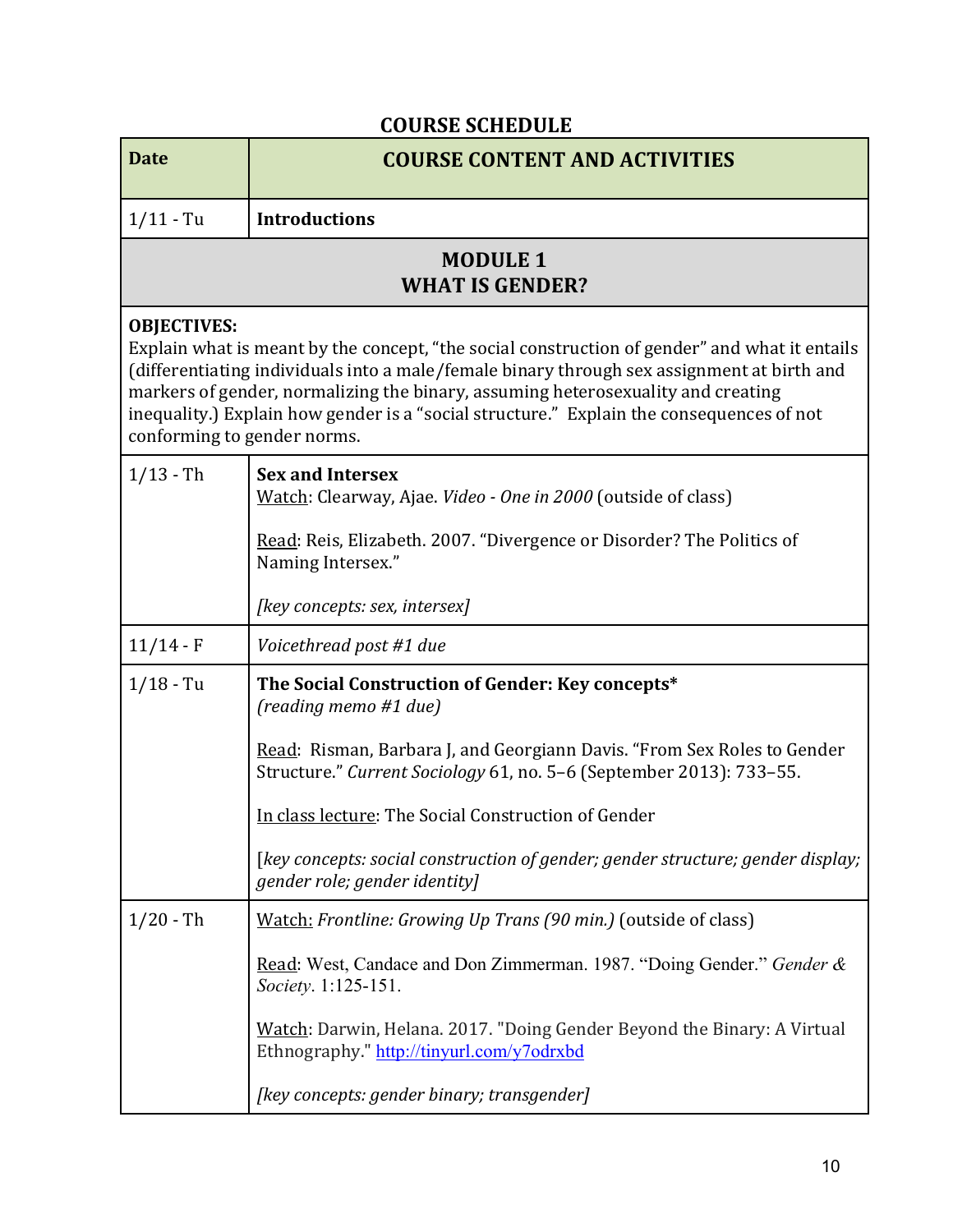| $1/25 - Tu$                                                          | Read: Schilt, Kristen and Laurel Westbrook. 2009. "'Gender Normals,'<br>Transgendered People, and the Social Maintenance of Heterosexuality,"<br>Gender & Society.                                                                                                                                                                           |  |
|----------------------------------------------------------------------|----------------------------------------------------------------------------------------------------------------------------------------------------------------------------------------------------------------------------------------------------------------------------------------------------------------------------------------------|--|
|                                                                      | [key concepts: heteronormativity; research methods]                                                                                                                                                                                                                                                                                          |  |
| $1/27 - Th$                                                          | ** NO CLASS **                                                                                                                                                                                                                                                                                                                               |  |
|                                                                      | <b>MODULE 2:</b><br><b>MASCULINITIES, FEMININITIES, AND BEYOND</b>                                                                                                                                                                                                                                                                           |  |
|                                                                      | <b>OBJECTIVES:</b> Define "hegemonic masculinity" and "emphasized femininity" and provide<br>examples for each concept. Explain how hegemonic masculinity and emphasized femininity<br>are constructed and contested. Explain how hegemonic masculinity and emphasized<br>femininity are related to heteronormativity and gender inequality. |  |
| $2/1 - Tu$                                                           | <b>Masculinities</b><br>(reading memo #2 due)<br>Read: McGuffy and Rich. "Playing in the Gender Transgression Zone"                                                                                                                                                                                                                          |  |
|                                                                      | Read: Harrington, Carol. (2020). "What is "Toxic Masculinity" and Why<br>Does it Matter?" Men and Masculinities, 24(2):345-352.                                                                                                                                                                                                              |  |
|                                                                      | [key concepts; hegemonic masculinity; gender transgression zone]                                                                                                                                                                                                                                                                             |  |
| $2/3 - Th$                                                           | Read: Pascoe, Dude, You're a F-g (Preface and Chap 1)                                                                                                                                                                                                                                                                                        |  |
|                                                                      | [key concepts: gender performance; "abject identity;" "f-g discourse" &<br>sexuality]                                                                                                                                                                                                                                                        |  |
| $2/8 - Tu$                                                           | <b>Femininities</b><br>(reading memo $#3 - pt$ 1 due)<br>Read: Domeneghetti, Roger. 2018. 'The Other Side of the Net':<br>(Re) presentations of (Emphasised) Femininity during Wimbledon 2016."<br>Journal of Policy Research in Tourism, Leisure and Events, 10(2): 151-163.                                                                |  |
|                                                                      | Read: Cottom, Tressie. "Dying to Be Competent," pp. 73-98 in Thick.                                                                                                                                                                                                                                                                          |  |
|                                                                      | [key concepts; emphasized femininity; agency; competence; gender<br>nonconformity]                                                                                                                                                                                                                                                           |  |
| <b>MODULE 3</b><br><b>HOW DO WE LEARN GENDER NORMS AND MEANINGS?</b> |                                                                                                                                                                                                                                                                                                                                              |  |
|                                                                      | <b>OBJECTIVES:</b> Describe the processes through which individuals are socialized into gender<br>identities, learn about the cultural markers of gender and develop gender schemas. Explain                                                                                                                                                 |  |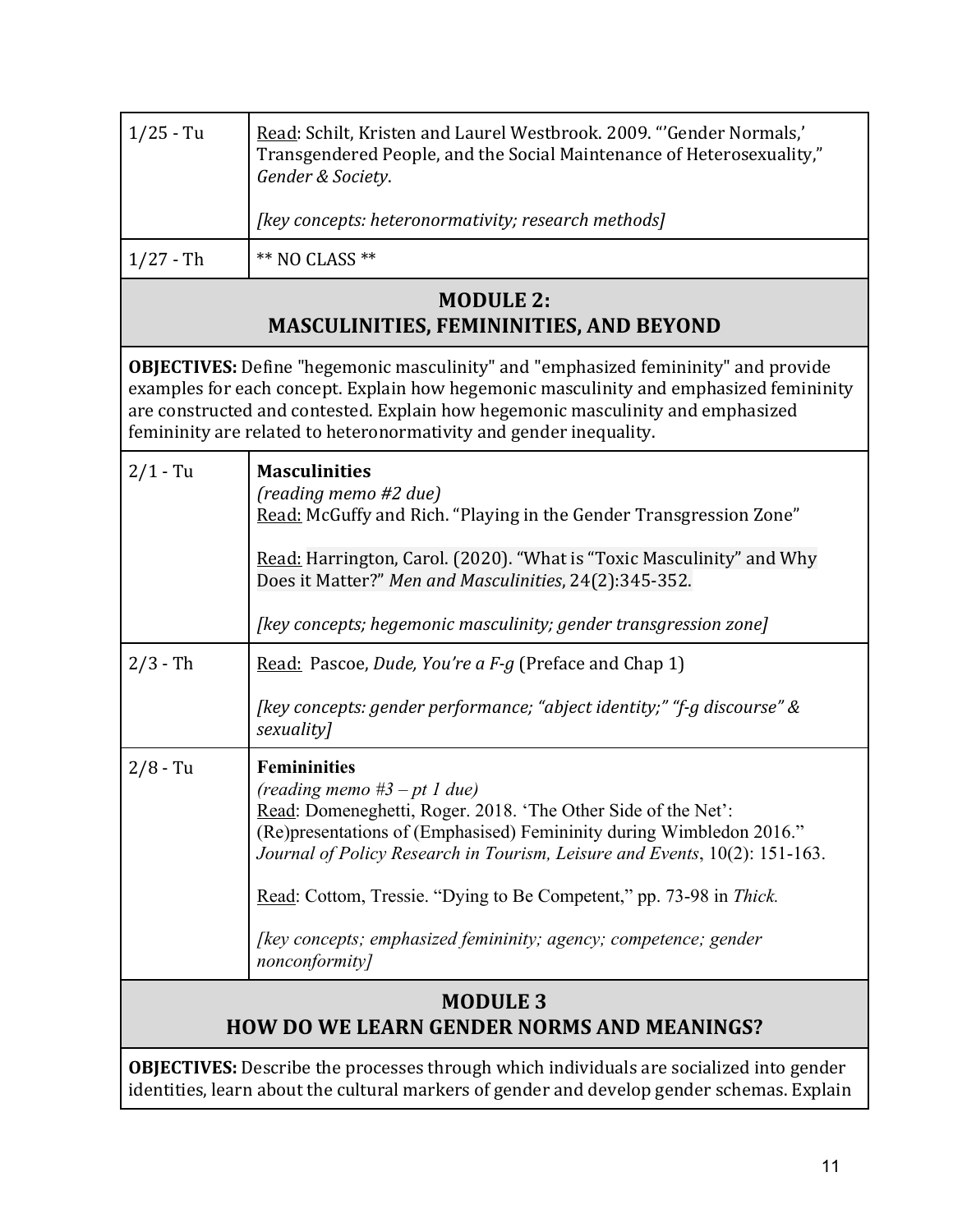| the child's agency in gender socialization, especially in resistance to gender socialization.<br>Explain the difference between gender as an "on-going accomplishment" and as a set of<br>personality traits. |                                                                                                                                                                                                                    |  |
|---------------------------------------------------------------------------------------------------------------------------------------------------------------------------------------------------------------|--------------------------------------------------------------------------------------------------------------------------------------------------------------------------------------------------------------------|--|
| $2/10 - Th$                                                                                                                                                                                                   | <b>Families</b><br><b>Watch video: Social Learning Theory (before class)</b>                                                                                                                                       |  |
|                                                                                                                                                                                                               | Read: Read, Barbara. 2011. "Britney, Beyoncé, And Me-Primary School<br>Girls' Role Models and Constructions of the 'Popular' Girl." Gender and<br><i>Education</i> 23(1):1-13.                                     |  |
|                                                                                                                                                                                                               | Read: Kane, Emily W. 2006. ""No Way My Boys are Going to Be Like That!"<br>Parents' Responses to Children's Gender Nonconformity." Gender & Society<br>20(2): 149-176.                                             |  |
|                                                                                                                                                                                                               | Watch video (in class): "They-bies"                                                                                                                                                                                |  |
|                                                                                                                                                                                                               | [key concepts: social learning theory; reinforcement; modeling]                                                                                                                                                    |  |
| $2/13 - Sun$                                                                                                                                                                                                  | Preliminary final project topic due                                                                                                                                                                                |  |
| $2/14 - Mon$                                                                                                                                                                                                  | Peer response to preliminary topic due                                                                                                                                                                             |  |
| $2/15 - Tu$                                                                                                                                                                                                   | <b>Watch: Cognitive Developmental Theory (before class)</b>                                                                                                                                                        |  |
|                                                                                                                                                                                                               | Read: Martin, C.L. and Ruble, D., 2004. "Children's Search for Gender Cues:<br>Cognitive Perspectives on Gender Development." Current Directions in<br>Psychological Science, 13(2), pp.67-70.                     |  |
|                                                                                                                                                                                                               | Read: "Cognition and Gender Development." 2019. Open University.<br>https://www.open.edu/openlearn/body-mind/childhood-<br>youth/childhood-and-youth-studies/childhood/cognition-and-gender-<br><u>development</u> |  |
|                                                                                                                                                                                                               | Recommended: Cuncic, A. 2020. "An Overview of Gender Constancy."<br>https://www.verywellmind.com/an-overview-of-gender-constancy-<br>4688620                                                                       |  |
|                                                                                                                                                                                                               | [key concepts: cognitive developmental theory; stages; information-seeking]                                                                                                                                        |  |
| $2/17 - Th$                                                                                                                                                                                                   | Read: Dow, Dawn Marie. 2016. "The Deadly Challenges of Raising African<br>American Boys: Navigating the Controlling Image of the 'Thug.'" Gender &<br>Society 30(2): 161-188                                       |  |
|                                                                                                                                                                                                               | In class: Symbolic Interaction Theory                                                                                                                                                                              |  |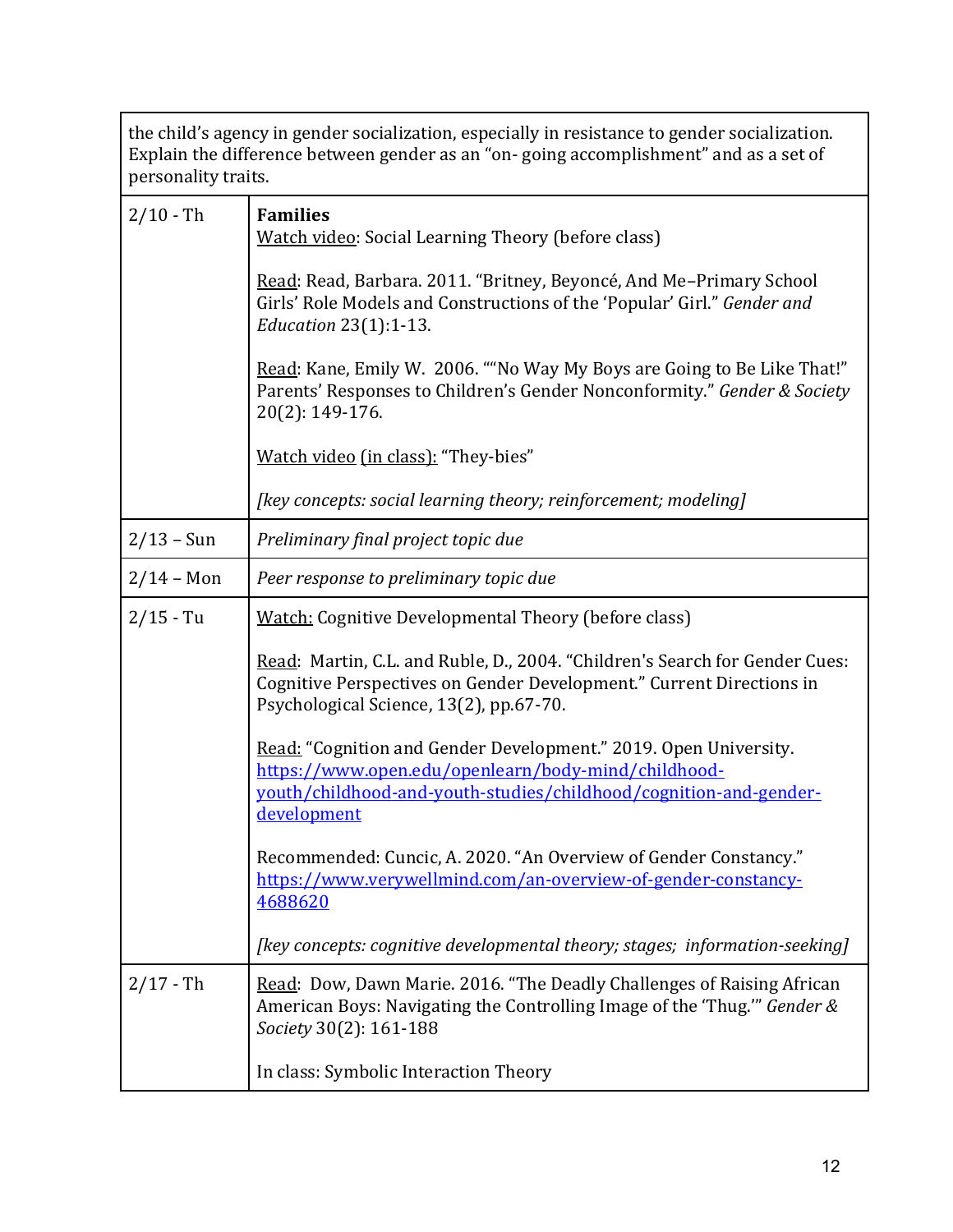|                          | [key concepts: symbolic interaction theory; meaning; looking-glass self; the "I"<br>and the "me".]                                                                                                             |  |
|--------------------------|----------------------------------------------------------------------------------------------------------------------------------------------------------------------------------------------------------------|--|
| $2/22 - Tu$              | Symbolic Interaction Theory, cont.                                                                                                                                                                             |  |
|                          | Read: Kaufman, "The Sociology of College Students' Identity Formation."<br>New Directions for Higher Education 2014(166):35-42.                                                                                |  |
|                          | Read: Karen Hegtvedt and Cathryn Johnson. 2108. "The Individual in a<br>Social World," in Social Psychology: Individuals, Interaction, Inequality.                                                             |  |
|                          | Additional resource: Beeman lecture, "Mead: I, Me, and Generalized Other."<br>https://www.youtube.com/watch?v=8goe-tCjX1E                                                                                      |  |
|                          | [key concepts: symbolic interaction theory; identity; meaning; looking-glass<br>self; the "I" and the "me."]                                                                                                   |  |
| $2/24 - Th$              | <b>Schools</b><br>Read: Lopez, Nancy. 2002. "Latinas and Latinos in High School: Re-writing<br>Race and Gender Lessons in the Classroom. Teachers College Record<br>104(6):1187-1203.                          |  |
|                          | Read: Flores, Glenda Marisol and Pierrette Hondagneu-Sotelo. 2014. "The<br>Social Dynamics Channeling Latina College Graduates into the Teaching<br>Profession." Gender, Work and Organizations 21(6):491-515. |  |
|                          | [key concepts: school practices that "race" and "gender" students;<br>characteristics of under-resourced schools; race, class, & career decisions]                                                             |  |
| $2/27 - Sun$<br>11:59 pm | Toy Store Assignment due                                                                                                                                                                                       |  |
| $2/28 - Mon$<br>noon     | Peer response to toy store assignment due                                                                                                                                                                      |  |
|                          | <b>MODULE 4</b><br>WHAT ARE INTERSECTIONAL APPROACHES TO GENDER?                                                                                                                                               |  |

**OBJECTIVES:** Explain the intersectionality perspective -- that gender intersects with race, class and sexuality. Provide examples of intersectionality at the macro and micro level. Describe some of the processes through which gender intersects with race, and how privilege and disadvantage can occur simultaneously for the same individual. Understand how intersectionality occurs at multiple levels of social life, including individual experiences and identities, institutional processes, and state policy.

| 0/14<br>m<br>. .<br>$\sim$ $\sim$<br>$\mathbf{u}$<br>ັ<br><u>_</u> | Race |  |  |  |
|--------------------------------------------------------------------|------|--|--|--|
|--------------------------------------------------------------------|------|--|--|--|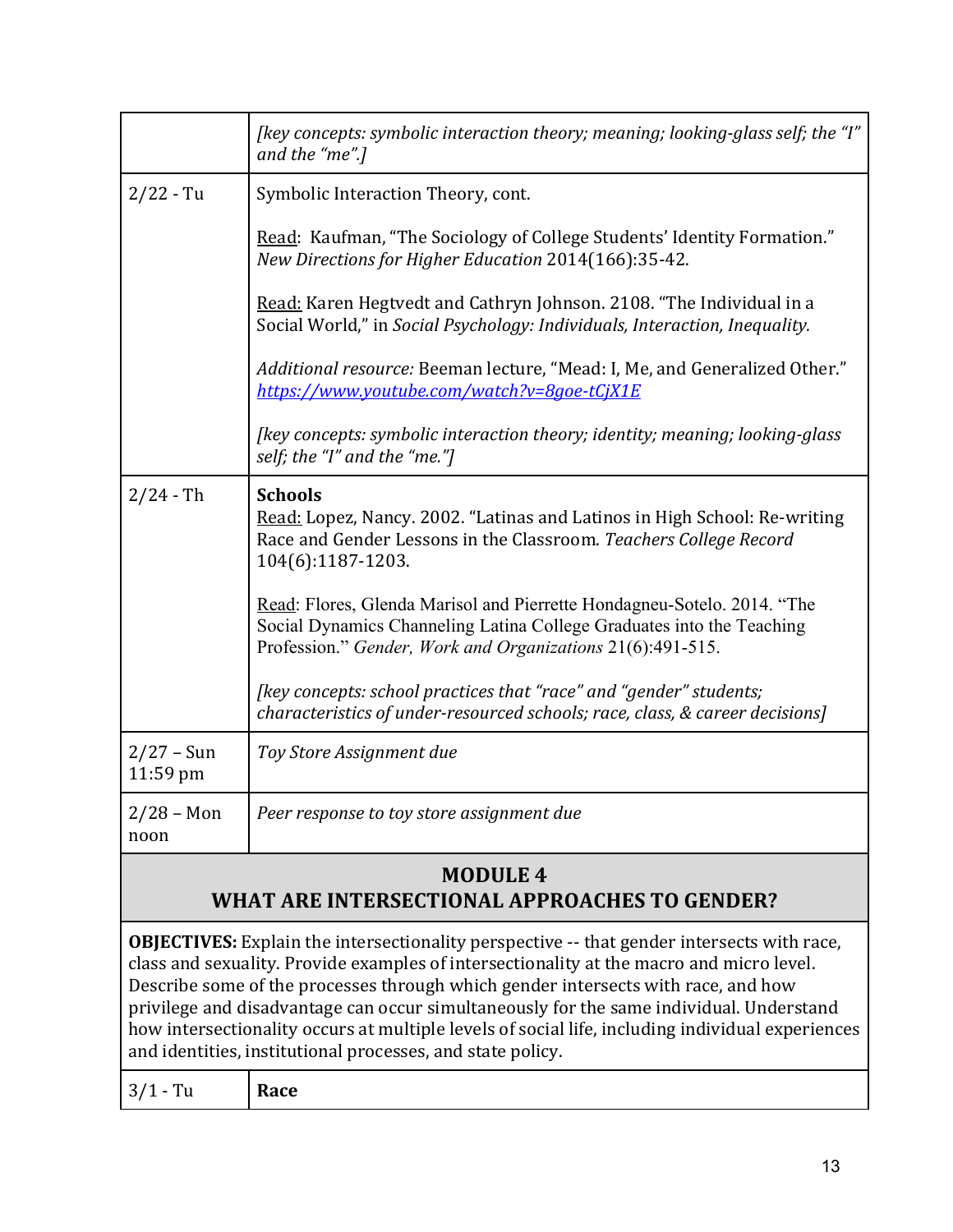|              | Read: Cottom, Tressie McMillan. 2019. "The Price of Fabulousness". Pp.<br>156-169 in Thick.                                                                                                                                 |
|--------------|-----------------------------------------------------------------------------------------------------------------------------------------------------------------------------------------------------------------------------|
|              | Read: Crenshaw, Kimberlé. 1989. "Demarginalizing the Intersection of Race<br>and Sex." University of Chicago Legal Forum 139-167.                                                                                           |
|              | In class: "Intersectionality"                                                                                                                                                                                               |
|              | [key concepts: privilege; intersectionality: politics of respectability; status]                                                                                                                                            |
| $3/3 - Th$   | Read: Keng, Samantha. 2016. "The Gendered Dimension of the Model<br>Minority Myth: Negotiating Femininity, Sexuality, and Racial Identity in the<br>Experience of Asian American Women." Final paper for WGS200, Fall 2016. |
|              | [key concepts: intersectionality; controlling images; model minority myth]                                                                                                                                                  |
| $3/8 - 3/10$ | <b>*** SPRING BREAK ***</b>                                                                                                                                                                                                 |
| $3/15 - Tu$  | <b>Sexualities</b><br>Read: Lamont, Ellen. 2018. "Navigating Campus Hookup Culture: LGBTQ<br>Students and College Hookups." Sociological Forum.                                                                             |
|              | Read: Wilkins, Amy. 2004. "Puerto Rican Wannabes—Sexual Spectacle and<br>the Marking of Race, Class, and Gender Boundaries." Gender & Society<br>18:103-21.                                                                 |
|              | In class: Lisa Wade on hook-up culture<br>[key concepts: intersections of gender, race, and sexuality; sexual scripts;<br>agency]                                                                                           |
| $3/16 - W$   | Reading memo $#3$ – pt 2 due                                                                                                                                                                                                |
| $3/17 - Th$  | <b>Social Class</b><br>Read: Fast Focus Policy Brief No. 53-2021 "The Complexity of LGBT Poverty<br>in the United States." https://www.irp.wisc.edu/resource/the-complexity-of-lgbt-<br>poverty-in-the-united-states/       |
|              | Read: Cottom, "Black is Over (Or, Special Black)." Pp. 127-152 in Thick.                                                                                                                                                    |
|              | Read: Rao, "Business or Personal? Gendered Professional Pathways after<br>Job Loss." http://www.wipsociology.org/2021/12/16/business-or-<br>personal-gendered-professional-pathways-after-job-loss/                         |
|              | In class: finding articles for the annotated bibliography assignment                                                                                                                                                        |
|              | [key concepts: definitions of social class; class inequalities; intersections of                                                                                                                                            |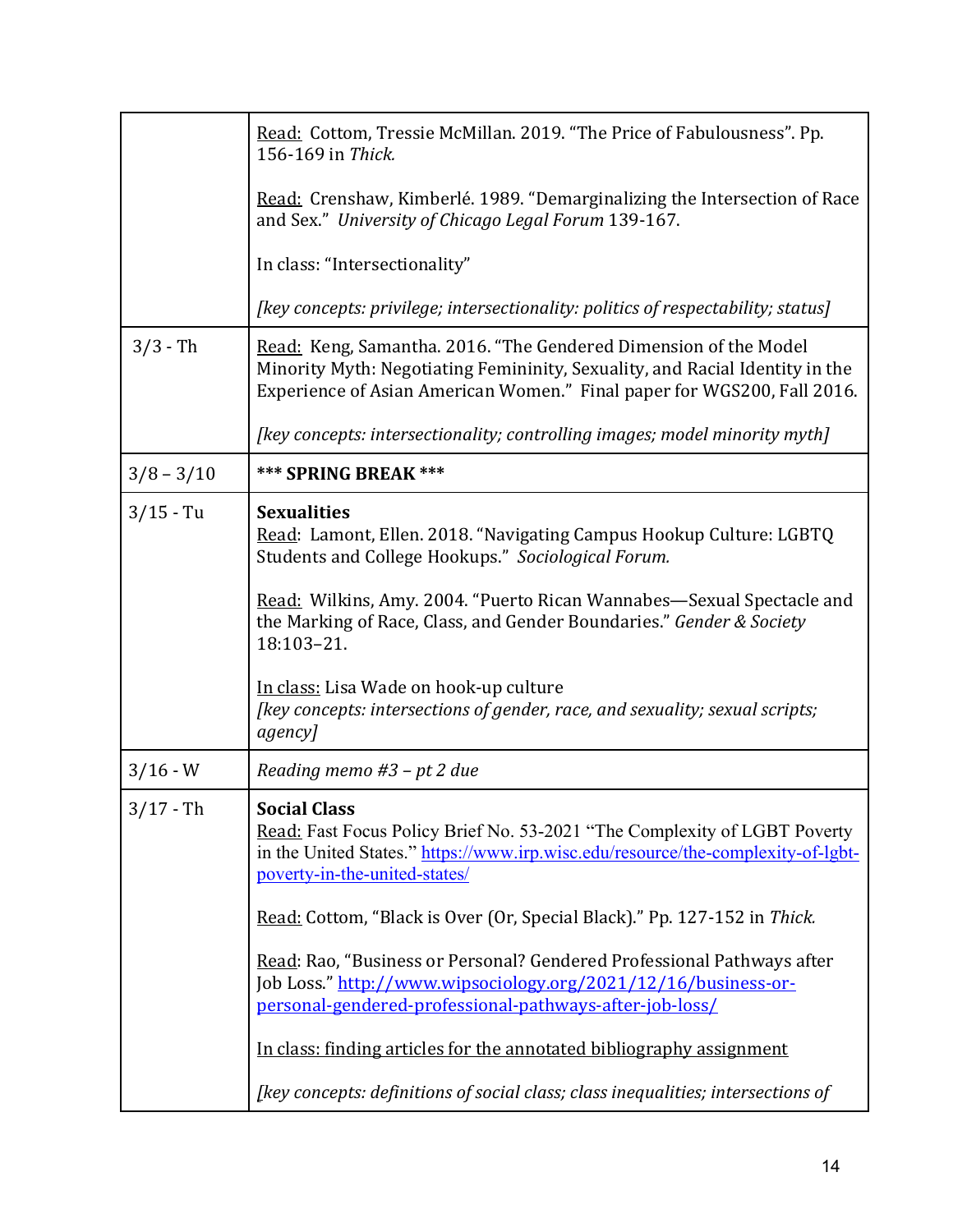| gender, race, and social class] |  |
|---------------------------------|--|

3/18 – F **Submit** final project topic

## **MODULE 5 HOW DO INSTITUTIONS SHAPE GENDER? HOW DOES GENDER SHAPE INSTITUTIONS?**

**OBJECTIVES:** Understand "structural" processes and "cultural" processes, and how they are inter-related. Identify and provide examples for the ways that the media promote ideal body types. Apply theories of gender and intersectionality to patterns in the media. Discuss and provide examples for the effects of the media's body ideals on gender inequality and individual self-concepts.

| $3/22 - Tu$ | <b>Labor Market/Counter-theories</b><br>Read: Kanazawa, Satoshi. 2005. "Is "Discrimination" Necessary to Explain the<br>Sex Gap in Earnings?" Journal of Economic Psychology 26(2):269-287.<br>Read: Gerstel, Naomi. 2000. "The Third Shift: Gender and Care Work Outside<br>the Home." Qualitative Sociology, 23(4):467-483.                                                                    |
|-------------|--------------------------------------------------------------------------------------------------------------------------------------------------------------------------------------------------------------------------------------------------------------------------------------------------------------------------------------------------------------------------------------------------|
| $3/24 - Th$ | <b>Media</b><br>Read: Cottom, Tressie. "In the Name of Beauty." Pp. 33-72 in Thick.<br>Read: Katz, Sydney. 1995. "The Importance of Being Beautiful."<br>Read: Huang, Eddie. "Bamboo Ceiling TV."<br>[key concepts: beauty myth; media messages]                                                                                                                                                 |
| $3/25 - F$  | Reading memo #4 due                                                                                                                                                                                                                                                                                                                                                                              |
| $3/28 - M$  | Annotated bibliography due                                                                                                                                                                                                                                                                                                                                                                       |
| $3/29 - Tu$ | Read: Stephens, Dionne and Layli Phillips. 2003. "Freaks, Gold Diggers,<br>Divas, and Dykes: The Sociohistorical Development of Adolescent African<br>American Women's Sexual Scripts." Sexuality and Culture 7:3-49.<br>Read: Dittmar, Helga. 2006. "Does Barbie Cause Girls to Want to Be Thin?"<br>Developmental Psychology 42(2):283-292.<br>[key concepts: gender, race, and media effects] |
| $3/31 - Th$ | FILM (in-class): Made in India                                                                                                                                                                                                                                                                                                                                                                   |